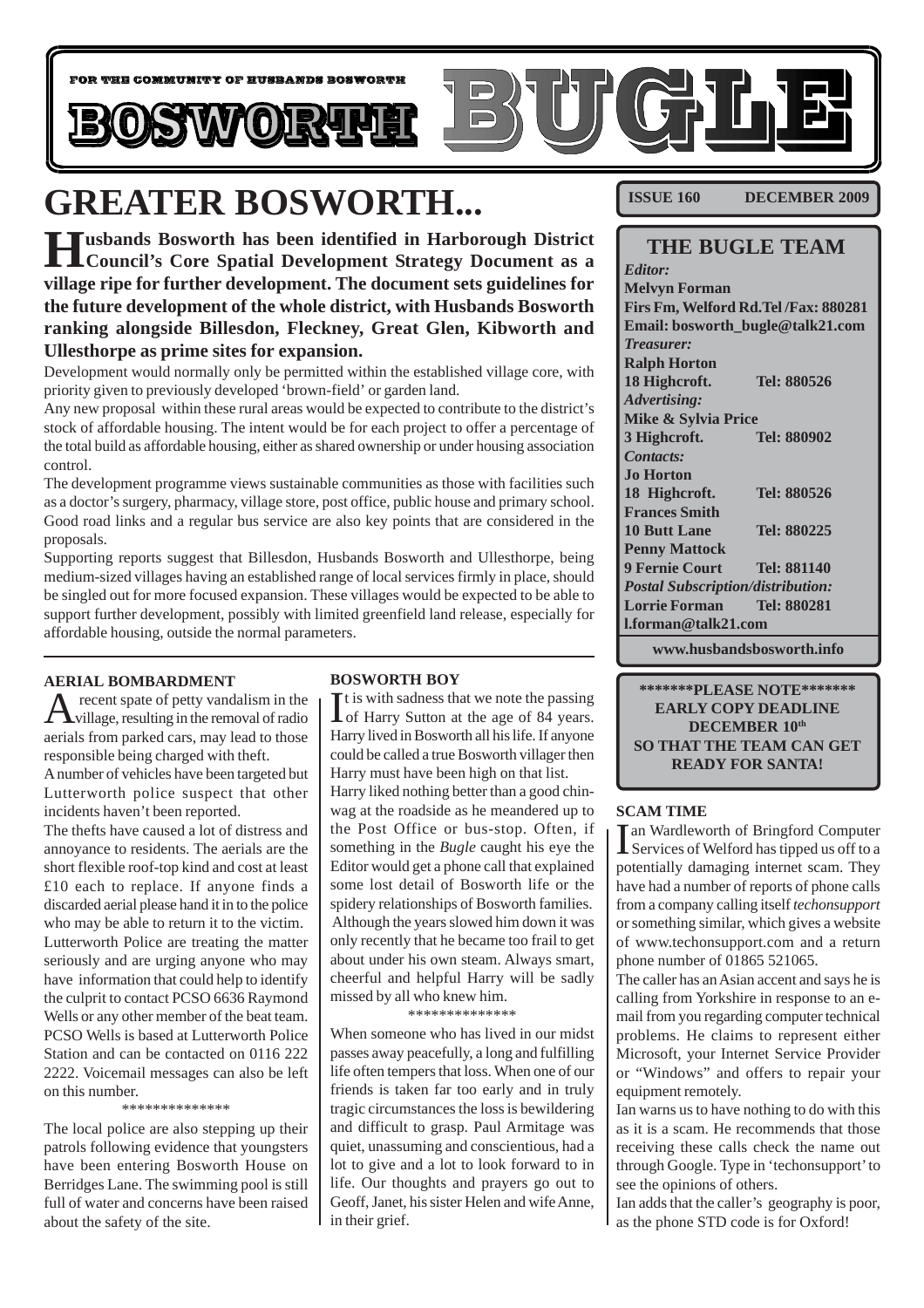#### *From Bill Fletcher, School Lane*

# **POSTBAG**

A lot of villagers will know me and recognise me as one of your Parish Councillors. I work for the Leicester Holme Project Limited, a registered charity. I am based at Jason Court Supported Housing. Jason Court accommodates 16 to 17 year old young people who are homeless, some from the Harborough area. Since we opened in 1993 we have supported over 1,000 young people. I write to ask for your help. We need donations of the following: mugs, dinner plates, dessert dishes and bath towels, not necessarily new but in reasonable condition. If you feel you would like to do that bit more we are looking for sponsors to sponsor a bed. We are looking for a commitment of £10 per month for 12 months or perhaps a one off donation. The money raised goes into a welfare fund and is not used for day-to-day running costs. The fund is used to provide educational support/training/ college (equipment, books, travel costs, etc.), develop living skills (cooking, budgeting, etc.) and fund outdoor activities. If you wish to donate, sponsor or would just like more information please contact me on 0116 2611527 (work) or 880910 (home). I will be very pleased to collect any donations.

#### *From Katharine Wright, VH Committee Secretary*

The village hall committee implemented several areas of improvement to the hall in the summer which included the improvement of drainage and installation of a concrete path up to the front door to alleviate the flooding problem. However, cars driving up the concrete path, using it as an alternative entrance and exit on to the road, are in danger of damaging the underlying drainage that was installed and causing costly repair bills. We would therefore be very grateful if those of you using the village hall, park considerately so that cars can get in and out without being forced to drive

up the path. We can all contribute to keeping our village hall an attractive building that is pleasant to use. The committee wonders how many people realise what a well-equipped building it is. The kitchen has pots and cutlery for 80+ people and the tables and chairs can seat 100. There is a large oven and fridge. Whether you are planning a small gathering or a big party the village hall is an ideal venue and can meet all your needs. Contact the Booking Officer, Sue Dhillon on 881251 for more details or to make a booking.

# **LOCAL CRIME FILE**

**IF YOU HAVE INFORMATION ON ANY CRIMINAL ACTIVITY CALL MARKET HARBOROUGH POLICE on 0116 222 2222. Countryside Watch Co-ordinator Henry Whatley Ext. 3875 Neighbourhood Watch Co-ordinator Marion Lewis 0116 2483871 NW Community Scheme No. 2123 Local Beat Team PC 1959 David Venables PC 500 Andy Smalley PCSO 6126 Tim Harwood PCSO 6636 Ray Wells Voicemail Service 0116 2485675 Rural & Countryside Liaison Officer PC 1010 Chris Hill CRIMESTOPPERS FREEPHONE 0800 555111**

**If you receive an e-mail called 'POSTCARD', even if it is sent to you by a friend, do not open it! Shut down your computer immediately. Be alert for any message with an attachment entitled "Postcard from Hallmark", which will be received from someone who has your email address on his/her contact list. It is a serious virus which opens a postcard image, and then proceeds to 'burn' the whole hard disc drive of your computer.**

### OHNSON **BUILDING ROOFING RUILDING**  $\bullet$ **PLASTERING**  $\bullet$ **NERVICES EXTENSIONS - ALTERATIONS GENERAL BUILDING For a free quotation please contact James on: 01858 881794 / 07795 810607**

# **WATCH WORD**

*THE NEIGHBOURHOOD WATCH SCHEME WITHIN HUSBANDS BOSWORTH*

#### **RECENT CRIME**

!A car was stolen from the driveway of a house in Walcote in an overnight raid. It appears that the thieves may have entered through an insecure door or window

!Burglary to an un-alarmed dwelling in South Kilworth. A window was forced and large amount of high-value property was stolen

- Cash was stolen from the club house at Husbands Bosworth airfield
- !A number of car aerials were stolen from vehicles parked in Husbands Bosworth
- ■A motorcycle left overnight outside a house in Swinford was stolen

!An attempt was made to break into a car parked in North Kilworth. No entry was gained but damage was caused

- !Fifty-two North Country mule sheep were stolen from a remote field near Swinford
- !Sat-nav unit stolen from parked car in Swinford

!Builders and traders are being warned to take precautions against the theft of power tools when their vans are left unattended. Over the past two months tools have been stolen from 54 vehicles in South Leicestershire

#### **DRUGS USE ? THE CLUES...**

- **People sharing a cigarette**
- **The passing of small packages in exchange for cash**
- **Burnt tin foil, possibly evidence of heroin use**
- **Modified plastic bottles, which may indicate cannabis smoking**
- **Small plastic bags (often self-sealing)**
- **Discarded "Rizla" cigarette rolling papers**
- **Burnt or blackened spoons; an indicator of intravenous heroin use**

*If you believe a crime is in progress report it immediately on 999. To report anything less urgent call 0116 222 2222, the CrimeStoppers freephone hotline 0800 555111 or via the police website at www.leics.police.uk*

# **RECLAIM YARD**

Building Materials, Doors, Beams, Fireplaces, Flooring, Garden Ornaments, Bricks etc at **Lodge Farm Antiques & Reclamation**

Walton Lane, Husbands Bosworth Leics, LE17 6NN **Tel (01858) 881386 or 07720 834652**

### **www.lodgefarmantiques.co.uk**

*Open Saturday 9am - 5pm Closed all day Sunday Weekdays, please call for an appointment*

 $\bullet$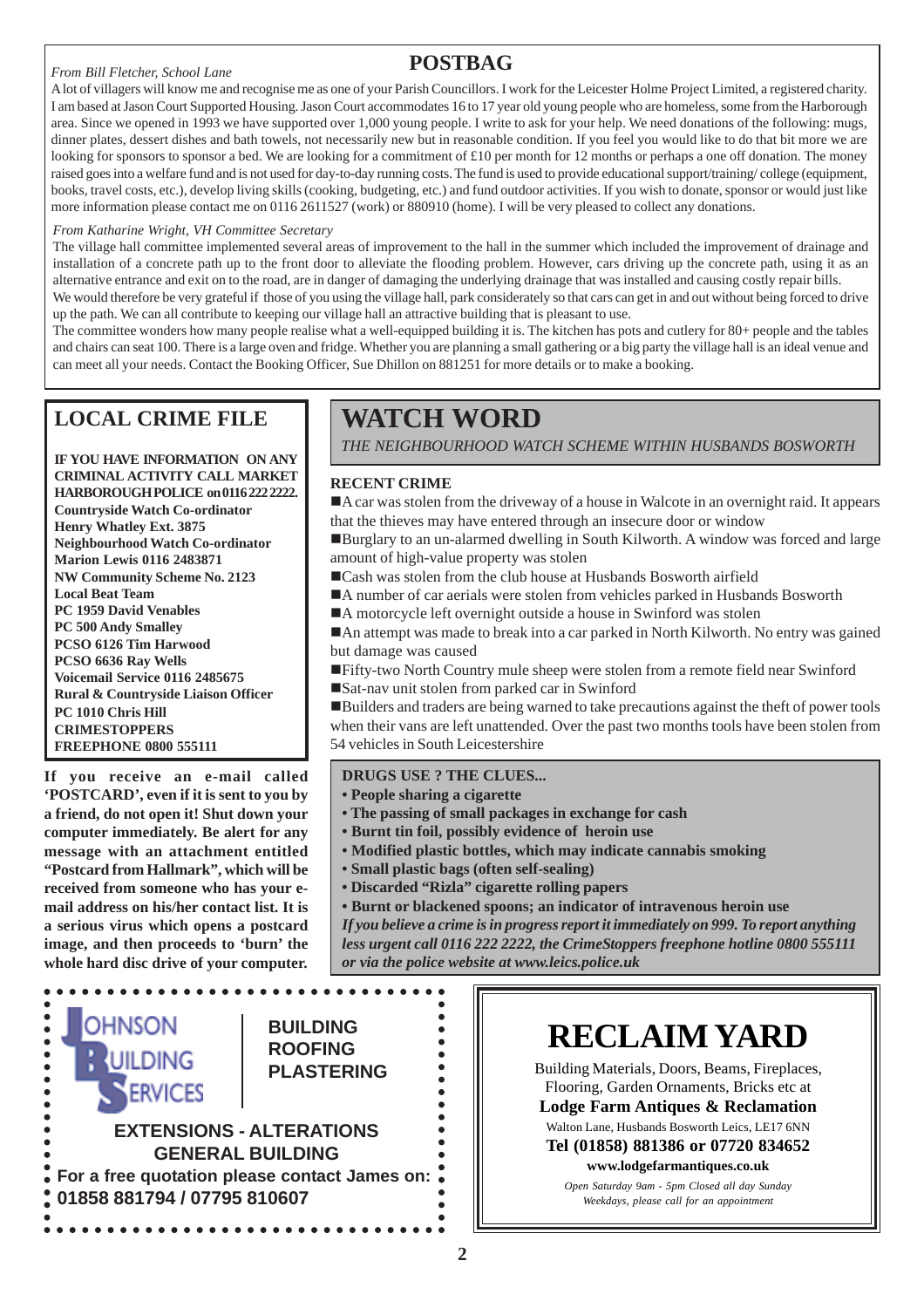# **BOSWORTH IN FOCUS**

*A ROUND-UP OF LOCAL NEWS*

#### **LUNCHEON CLUB**

The Luncheon Club Christmas Lunch will be on Wednesday, December 16th at Kilworth Springs Golf Club. Places are limited so please call Janice to book your place as soon as possible. The cost of the full Christmas fare, to include trimmings, tinsel, crackers and mince-pies will be £9 per person. Diners are asked to meet in the bar at 12.30pm, to eat at 1.00pm.

The village Luncheon Club meets once a month and is an excellent way for those recently retired, living alone or new to the area to make new friends, catch up with old ones or get the latest local gossip!

For more information please call Janice on 880668.

### **LOCAL NEWS IN BRIEF**

! Anti-windfarm campaigners are cautiously optimistic following HDCs decision to defer judgement on the proposed windfarm at **Gartree**. Concerns were raised about the presentation of the plans and separation distances between the turbine and a nearby dwelling.

!**North Kilworth** Parish Council have applied for planning consent for alterations to the Belgrave Memorial Hall, Church Street to form a toilet block and new front entrance.

**The developers of a site on Leicester** Road, **Lutterworth** are asking HDC to waive community payments. The promoters of the development, to build 47 low-cost housing units on a former garage site, claim that the scheme would be unviable if S106 contributions were levied.

!Northants. County Council are to impose a permanent 20 mph speed limit through Welford. The restrictions will affect High Street, part of Northampton Road, West Street, West End and Church Lane.

-------------

#### **HONEYPOT PRE-SCHOOL**

Honeypot Pre-School, which meets each week during term time in the Church Hall, Honeypot Lane, is now under new management and is operating extended hours.

Opening hours:

Monday 9.00am - 12.00noon

Tuesday 9.00am - 3.30pm

Wednesday 9.00am - 3.30pm Thursdays 9.00am - 12.00noon

Friday 9.00am - 12.00noon

There are also Lunch Clubs on Tuesdays and

Fridays from 12.00noon to 1.00pm.

Holiday Clubs run during term breaks.

Places are available.

\* Safe and Stimulating environment for 2 - 5 year olds

\*Friendly, qualified, and experienced staff \*Free Child Care places for 3 year olds

\*Ofsted registered

Call Denise on 881143 or 07805 926872 for information or to arrange a visit.

#### **LAST POST 2009**

Latest posting dates for Christmas

UK Parcels Tuesday, December 15<sup>th</sup> Second Class Friday, December 18th First Class Monday, December 21st

#### **International Airmail**

*S. & Central America, Caribbean, Africa, Middle East, Far East, Asia, NZ & Australia* Friday, December 4<sup>th</sup>

*USA, Canada, Japan, Eastern Europe* Thursday, December  $10<sup>th</sup>$ *Western Europe*

Friday, December 11<sup>th</sup>

*VILLAGE HALL BOOKINGS Sue Dhillon 881251 CHURCH HALL BOOKINGS Janice Staples 880668 SPORTS PAVILION ENQUIRIES Audrey Marlow 880316*

 $\blacksquare$ 

 $\blacksquare$  $\blacksquare$  $\blacksquare$  $\blacksquare$  $\blacksquare$  $\blacksquare$  $\blacksquare$  $\blacksquare$  $\blacksquare$ ٠ ٠

#### **CHRISTMAS MARKET**

There will be a Quality Flea Market in Husbands Bosworth Village Hall 10.00am to 2.00pm on Sunday, December  $6<sup>th</sup>$ . If you would like to book a table phone

Karen or Nick on 880824. Proceeds for Marie Curie charity.

#### **PILATES**

Class dates for Matt's Pilates sessions in the Village Hall for January 2010 are: Monday,  $11<sup>th</sup>$  7.30pm - 8.30pm Thursday,  $14<sup>th</sup>$  9.30am - 10.30am Friday,  $15<sup>th</sup>$  6.30pm - 7.30pm The cost of a six-week course is £30 (Mats provided) Telephone Matt on 07912 368474 to reserve a place.

#### **CANAL-LINE**

Walkers should note that the canal towpath between the tunnel southern portal and the A4304 Station Road bridge at North Kilworth is closed whilst British Waterways carries out repairs and stabilisation work to the pathway.



# COMPLETE CAR CARE

Accident repair specialist Bodywork, dent, scratch and stone-chip repair Servicing, alloy refurbishment, welding MoT repair Valeting, full body polish Parking sensors, handling kits, etc. fitted Call Ben on 07710 024070 Based at Unit 2, Pebble Hall Farm between Husbands Bosworth and Theddingworth

................

NIGEL HALL PAINTER & DECORATOR Property maintenance City & Guilds NVQ No job too small Tel: 01858 880567 07749 639691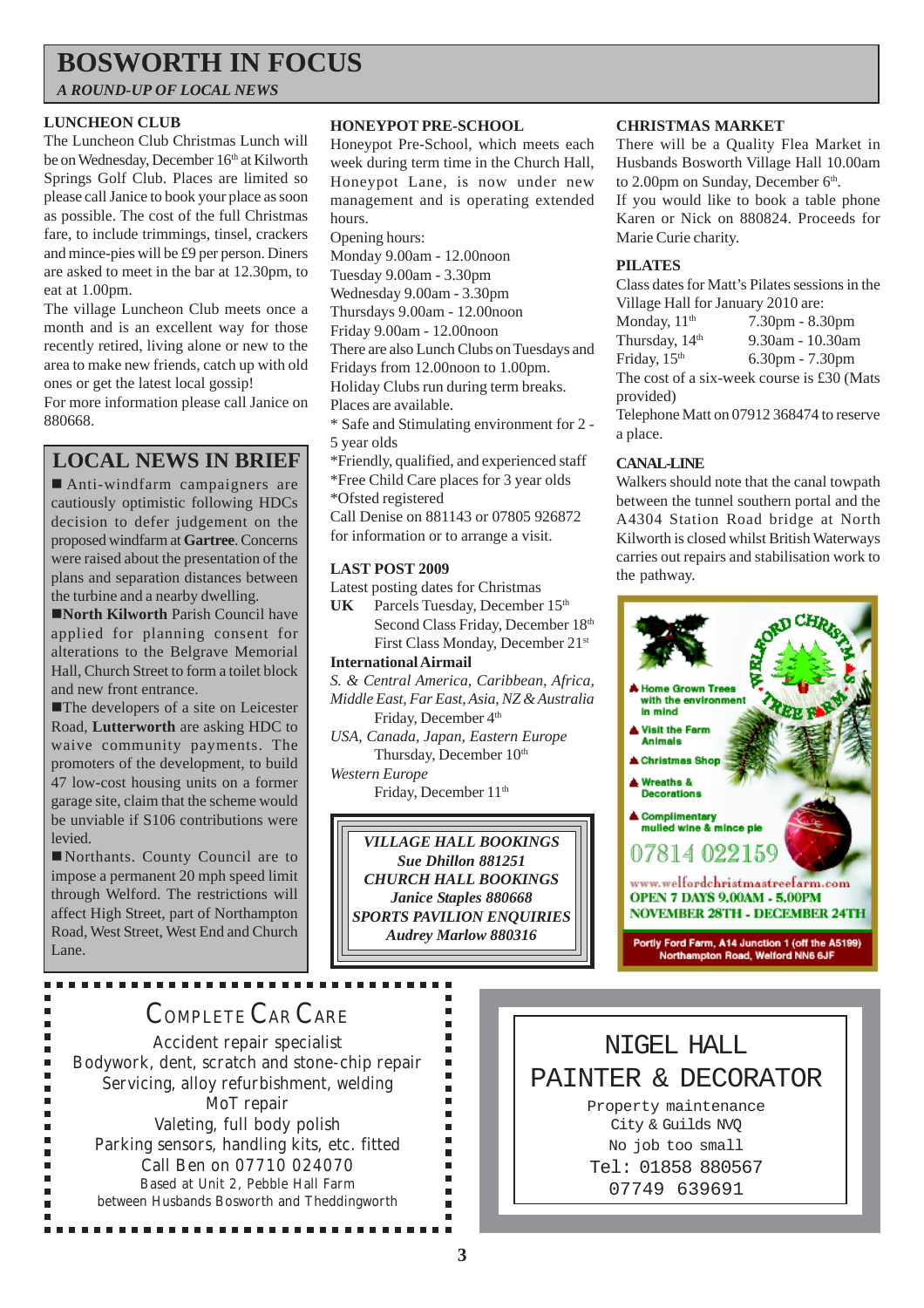### **SCHOOL REPORT** *HUSBANDS BOSWORTH C. of E. PRIMARY SCHOOL*

#### *From Angel Dewing-Hall (Acting Head)*

I am writing to the *Bugle* because it is 'Takeover Day', which means a child gets to do an adult's job (only Year 6s were allowed to though!) and Mr. Bown, our head teacher wanted us to do it this year. If you wanted the chance to be the head teacher for the day you had to write a speech and read it to Mr. Bown, our class teacher, Miss Wilks, teaching assistant Mrs. Russ and the rest of the class. They decided who they thought should do it and they picked me to be the Headteacher. So today I am doing Mr. Bown's jobs!

This term we have played a football match against Kibworth primary school, our first match and then we played a tournament at Lutterworth Soccer Centre and we won 1 match, drew 1 match and lost 2 matches. We are also getting a choir together for our village Christmas Festival. So, feel more than welcome to come and listen and see the Christmas tree competition.

Also in December we are going to the NEC arena in Birmingham to take part in the young voices concert which will be a lot of fun. Finally I would just like to wish you all a very Merry Christmas!!!!!!!

#### **PRO-BIOTICS**

Pro-biotic dietary supplements of 'good bacteria' are generally good for you. However, taken every day may lead to an imbalance in bacteria the other way. Many pro-biotics are heavy in the sugar department, in which case it is better to have natural live bio-yoghurt and add your own berries/fruit, honey etc. Different strains of bacteria are used and may vary from product-to-product. They may not all have the same effect. Bacteria are needed by the bowel as they help in manufacturing B vitamins.

Note: pre-biotics are not the same thing. They are non-digestible foods that stimulate the activity and growth of bacteria already present in the bowel.

*Nicole Franklin - Reiki Practitioner*



# **For Power Tools**

Repairs & sales of all leading makes (petrol & electric) **Resharpening service & Portable Appliance Testing** *Andy Reynolds (formerly of Lister Power Tools)* Collection and delivery service available: Phone: 07719 898 313 or 01858 575 585

#### **BYGONE BOSWORTH**

*The Historical Society's Periodical Journal*

In last month's *Bugle* we carried a letter from Kevin Hall, now living in Bournemouth, whose parents ran The Cherry Tree pub in the village in the late 1970s.

Several folk have been in touch to say that they remember the family. Dave Alley and Terry Peabody remember calling in on Dennis and Joy at Abingdon on Thames on the way back from some village jaunt to the south coast.

Although Kevin was considerably younger, Frank Begley remembers him well and thinks that many other villagers would remember the family as being excellent landlords and hosts!

#### **ACTIVITY GROUPS 2009**

**All Saints Parochial Church Council** Contact: Peter Jones 880741 **Art Workshop** Contact: Ann Saxton 880971 **Badminton Club** Contact: Lorrie Forman 880281 **Bosworth Belles** Contact: Debbie Oliver 465434 **Conservative Association** Contact: Robert Maxwell 880361 **Craft Group** Contact: Tricia Day 880748 **Handbell Ringers** Contact: David Staples 880668 **Historical Society** Contact: Isobel Pepperill 880081 **1st Kilworth Scouts/Beaver unit** Contact: Andrew Lambert 880922 **Playing Field Committee** Contact: Jennifer Rogers 880401 **Royal British Legion** Contact: Robert Maxwell 880361 **Short Mat Bowls** Contact: Frank Thorp 880003 **Tennis Club** Contact: Jennifer Rogers 880401 **Tower Bell Ringers** Contact: Geoff Armitage 880066

#### **FLECKNEY SPORTS CENTRE**

Offering a range of activities, whatever the weather! Flood-lit all-weather pitch. **Mondays** 5-a-side Football League 6.00pm -10.00pm Indoor Bowls 2.30pm - 4.30pm Belly Dancing 7.30pm - 9.00pm **Wednesdays** Indoor Bowls 2.30pm - 4.30pm Junior Tennis Club 4.00pm - 6.00pm Matrix Martial Arts 6.30pm - 7.45pm **Thursdays** Junior Table Tennis 4.00pm - 5.00pm **Fridays** Over 11's Tennis (coming soon) **Starting in January** Over 50s Table-tennis & badminton - Tuesday & Thursday mornings Circuits for 16+ - Wednesday nights For more details call 0116 2403755 or email: fleckneyslc@btconnect.com.

# **WOODPECKER TREE SURGERY**

All aspects of tree-work undertaken from dismantling large roadside trees to pruning and reshaping small garden trees. We also offer a stump grinding service. Professionally qualified and insured. **For free quotation and advice call Chris on: 01858 880818 www.woodpeckertrees.com ufn**

# NORTH KILWORTH WHARF BOAT SERVICES

Station Road, North Kilworth Lutterworth LE17 6JB *Stockists of Calorgas, household fuels & red diesel Local delivery Dayboat hire* Call John & Jane Pugh

Tel: 01858 881723 Mobile: 07967 087290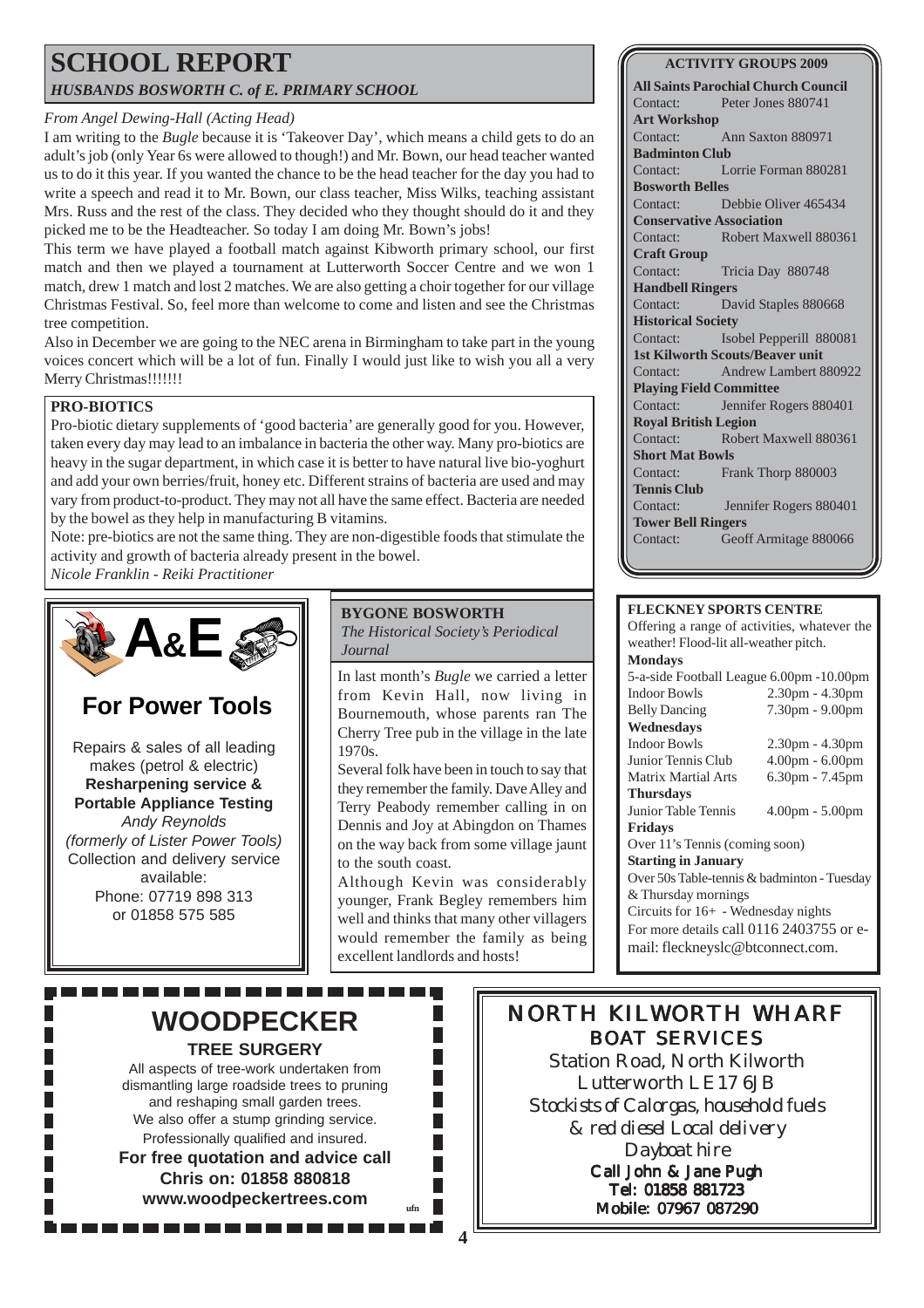**G D Armitage Clock & Belfry Work** New installation, maintenance & repair Contact:Geoff Armitage 880066 **Janet Armitage B & B** Bed & Breakfast

Contact:Janet Armitage 880066 **Begley Plumbing & Heating** Plumbing & heating engineer.

Contact: Frank Begley 880541 **Chris Begley Building Ltd.** NHBC Registered building contractor Contact:Chris 07748 184659

**Gordon Begley** Building & roofing contractor. Contact:Gordon Begley 880028

**Peter Begley** Building contractors, flat roofing

Contact: Peter Begley 880517

**Croft Farm Bed & Breakfast** AA 4\*\*\*\* accommodation Contact:Jane Smith 880679

**Anna Dilks RIBA Chartered Architect** Architectural services, new build &

refurbishment Contact:Anna Dilks 880880 **Nick Farrington** High class painter and decorator

30 years experience Any work undertaken Contact: 880955 or 07958700659 **Honeypot Lane Bed & Breakfast**

Contact:Carolyn Goffe 880836 **Joseph Morris Butchers** High class family butchers Contact:David Morris 575210 **Languard Ltd.** Weed control, fumigation and thermal insulation. Contact: Will Kay 880898 **Lodge Farm Luxury Toilet Hire** A luxury loo for your posh do! Contact: Heidi Timms 881386 **Mike Price Heating Engineer**

Oil-fired boiler servicing & repair Contact: Mike Price 880902 **Paul Bolton School of Motoring** Expert driving instruction Contact: Paul Bolton 880115 **Petfriends** Pet and homecare whilst you are away Contact:

Natasha Blunt 880183 **Totally Trees Ltd.** Tree surgery and stump grinding Contact: Jacqui Mitchell 01455 554182 **Wharf House Kennels** Kennel and cattery services

Contact: Kim McGuigan 880905 **Woodpecker Tree Surgery** All aspects of tree surgery undertaken Contact: Chris Wright 880183

---------

# **TRADE DIRECTORY 2009 ACTIVITY GROUPS**

#### **HISTORICAL SOCIETY**

The next meeting of the Historical Society will take place on Wednesday, December 2<sup>nd</sup> at 7.30pm in the Church Hall, Honeypot Lane.

The meeting will be the annual Quiz Night & Buffet Supper. The quiz will be set by last year's winners. As usual, members are asked to bring finger-buffet food for the buffet table. A complimentary glass of wine will be available.

#### **\*\*\*\*\*\*\*\*\*\*\*\*\*\***

*The New Year programme starts off in fine form with The Harborough Movie Makers on Wednesday, January 6th showing their widely-acclaimed historical documentary about the Battle of Naseby. The evening is open to non-members and friends - there will be a door charge of £2.50 per person for non-members.*

#### **CRAFT GROUP**

The Craft Group meets on the second Wednesday of each month in the Committee Room of the Village Hall. If you have a craft or art that is reasonably portable bring it along and join other like-minded crafty folk. Exchange ideas in a relaxing atmosphere away from the distractions of home life. There is no membership fee - just turn up on the night and pay £2 to cover hall fees. For more information please call Gail on 880413.

#### **TENNIS CLUB**

Tennis Club members are hosting a Festive Lunch at the Sports Pavilion, Kilworth Road on Friday December  $11<sup>th</sup>$ . The lunch is open to everyone, including non-members and friends. Diners are requested to arrive at 12.30pm for 1.00pm start. Tickets costing £10 per person are now available from Hilda Whitehurst 880737 or Jennifer Rogers 880401.

The meal will be followed by the official opening of the tennis court floodlighting.

> П п

П П

П П

#### **COME DANCING...**

Villager Trish Day, who qualified to dance the Jive in Berkhamsted in May and the Quickstep in Cambridge in October, is off to The Tower Ballroom, Blackpool on November 28<sup>th</sup> and 29<sup>th</sup> for the finals of the ISTD Medallist of the Year.

Trish's daughter Rachel (aged 9), who has only been dancing for six months, will also be competing at Blackpool, doing the Cha Cha Cha and Quickstep.

They are taught by Glenn Badham, who lives in the village and runs classes at the Village Hall on Thursday evenings.

He has dancers from other areas dancing as well and Trish would like to wish everyone good luck.

#### *BUGLE* **CRACKERS...**

**Little gems from** *other* **Parish Magazines!**  $\square$  Don't forget the rummage sale. Get rid **of those things not worth keeping. Bring your husbands.**

**The ladies of the Church have cast off clothing of every kind. They may be seen in the basement on Friday afternoon.**

# **Seasoned Hardwood Logs and Kindling**

**Sourced from Local Sustainable Woodlands FREE, Fast, Friendly and Reliable Home Delivery Service Delivered in convenient and Re-useable bags Contact: Mark on 07813 103995 or whmestate@btinternet.com**

DIANE E. HALL Beauty Therapist CIBTAC ITEC CIDESCO qualified Full range of luxury treatments in tranquil surroundings Facials, body treatments, manicure, pedicure, waxing, tanning *Stockist of Susan Molyneux products* Brochures and Gift Vouchers available Tel: 01858 880567 or 07732 571714

. . . . . . . . . . .



I I ı Ι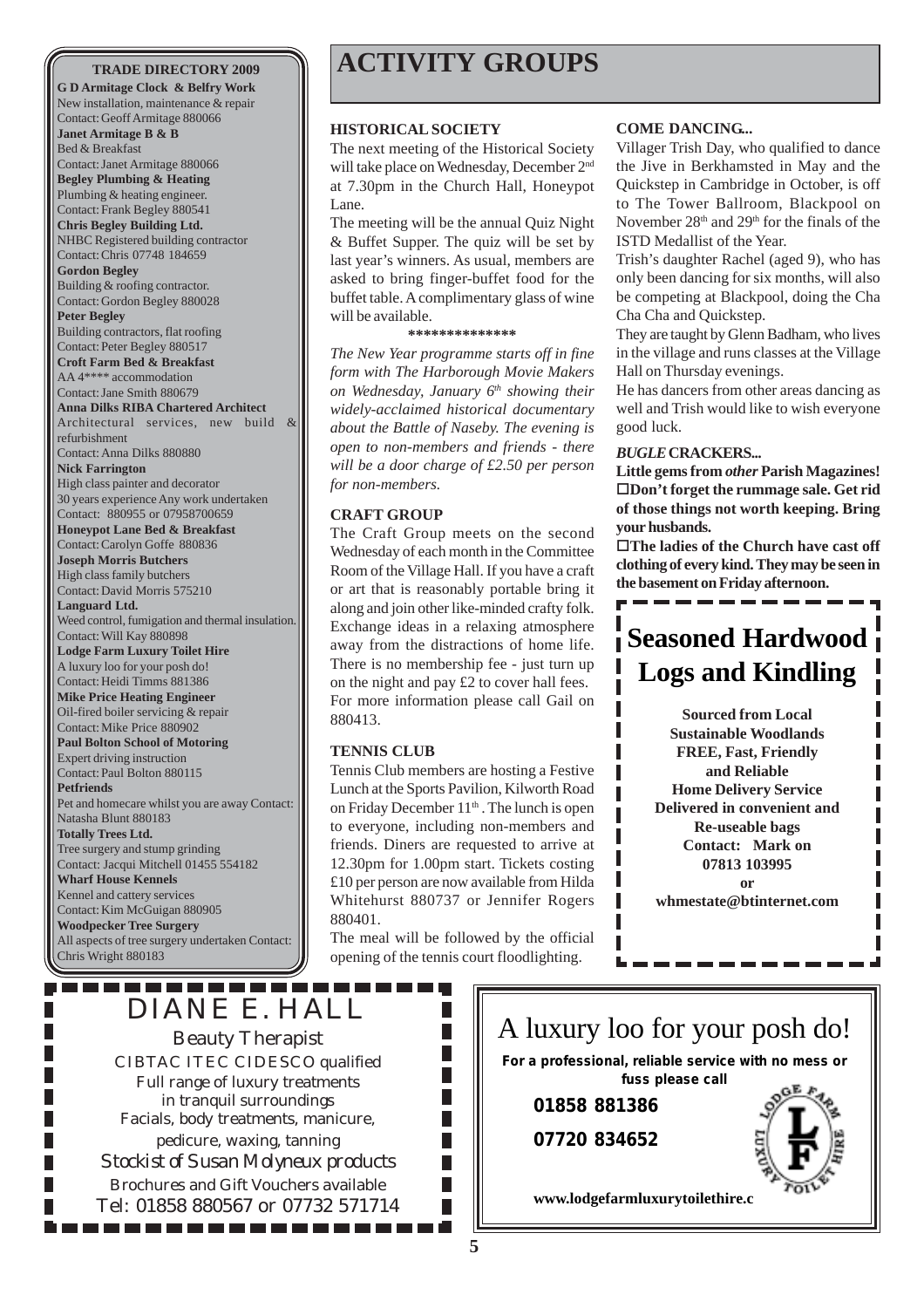# **PARISH COUNCIL NEWS** LOCAL OFFICERS

**Minutes of the Parish Council meeting held on Tues., November 3rd 2009 in the Village Hall at 7.30 pm.** Present: Full Council, District Councillor Brian Smith and 14 Members of the public.

#### **Visitors' Questions**

!Members of the public attended the meeting to enquire about the progress of the Begley Yard development and the lack of S106 monies. HDC Chief Executive informed Council that she would be investigating the matter. There was nothing further to report until replies had been received.

!The proprietors of Kilworth Wharf Marina attended the meeting, with members of staff, villagers from North Kilworth and interested parties to voice their objections to the proposals for a new marina adjacent to Kilworth Wharf. After a lengthy discussion, Council thanked the visitors for giving their views but informed them that, until a formal application was made, Councillors could make no formal comments. *(The Members of the Public left the meeting at this point.)*

#### **Minutes of the Last Meeting**

Having been circulated to the Council Members before the meeting, the Minutes were approved by those present with two amendments and signed by the Chairman.

#### **Matters Arising from the Minutes**

!It was noted that the Environment Agency could make representations on the proposal to divert the brook forming the boundary between Husbands Bosworth and North Kilworth but could not make a decision. !The owner of the new-build site on Cherry Tree Close had now improved security on the site.

!A reply had been received from HDC regarding ratio of Parish Councillors to population. Council

would request another parish councillor at the next election of Councils and see if this was accepted.

■The cemetery gate catch had been repaired.

!Water levels would be monitored in the test bore-hole in the cemetery during the winter months to ascertain if drainage would be effective.

!Council had not received requested plans of the pipework and cabling for the floodlighting scheme. Photographs of the site had been taken for Council's records. ■There had been no update from Harborough District Council regarding the TPO requests.

■ A quote for new goal posts for the practice pitch was accepted by Councillors and it was agreed to go ahead with the purchase.

!A general letter had been sent to all residents on Welford Road indicating that the hedge belonged to the Parish Council and any breeches were unlawful. Gates should cease to be used and mowing areas of grass into the Playing Field should also cease.

!It was noted that a vehicle was parking on the verge behind the bollards outside Fernie Court. Council to consider installing a seat in the next financial year. !Council agreed that a section of the cemetery wall be rebuilt and works carried out in the allotments to allow access. Quotes had been requested for the

work. A quote to clear the track was accepted.

#### **Playing Field/Play Area**

!The Disabled Parking sign on the Play Area fence had been repaired.

!The safety related items and repairs highlighted in the RoSPA report have been carried out.

!The Playing Field Committee felt the gang mowers should be stored away from the road for security reasons. **Traffic Issues**

Clerk to write to Mr. Holyland requesting a sign be erected asking drivers not to park on the footpath. **Rural Housing Scheme**

Mrs. O'Connor agreed to forward Council's original full list to HDC for further consideration.

**Clerk's Salary Review** *(Both the Clerk and Mr. Fletcher left the meeting for this item)*

Council discussed the Clerk's salary and agreed an increase.

#### **Correspondence and Planning**

Council looked at a revision of plans for 7 Welford Road. Councillors had no comments to make. **Any Other Business**

!Council agreed to adopt the Standing Orders with one minor amendment and the deletion of one section relating to authorising minor payments. The Financial Regulations and Risk Assessment were adopted as presented.

!Complaints had been received regarding the height of the seat in the bus shelter outside 5 High Street. Mr Forman agreed to raise the height.

!Concerns were raised about nuisance parking on Butt Lane. Clerk to seek advice from HDC. !Dog fouling on the High Street was again becoming apparent. Clerk would contact the Dog Warden. **Date and Time of Next Meeting**

*Tuesday, December 1st 2009 at 7.30 pm in the Village Hall.*



*Tel: 01858 880246 Your host Vanessa*

TH *NEW SPECIALS MENU! See above...*

#### **Husbands Bosworth Parish Council: Councillors**

| William Fletcher  | 880910(Chair) |
|-------------------|---------------|
| Melvyn Forman     | 880281        |
| Geoffrey Armitage | 880066        |
| Patricia Dav      | 880748        |
| Heather O'Connor  | 880165        |
| Susan Fisher      | 880026        |
|                   |               |

#### **Parish Clerk**

Jackie Fletcher, 13 School Lane, H.B. LE17 6JU Tel: 880910

**District Councillor**

Brian Smith 10 Butt Lane, H.B. LE17 6LN Tel: 880021 Email: b.smith@harborough.gov.uk



# **BOSWORTH GARAGE**

**Vehicle servicing and MoTs Collection & delivery available Personal attention Call Chris or Trevor 01858 880580 or 07811 625027**

*Food served every lunchtime & evening Children's menu available Outside bars & functions catered for Take-Away 7 nights a week Still serving the best beers! IPA, Spitfire & Bombardier on tap*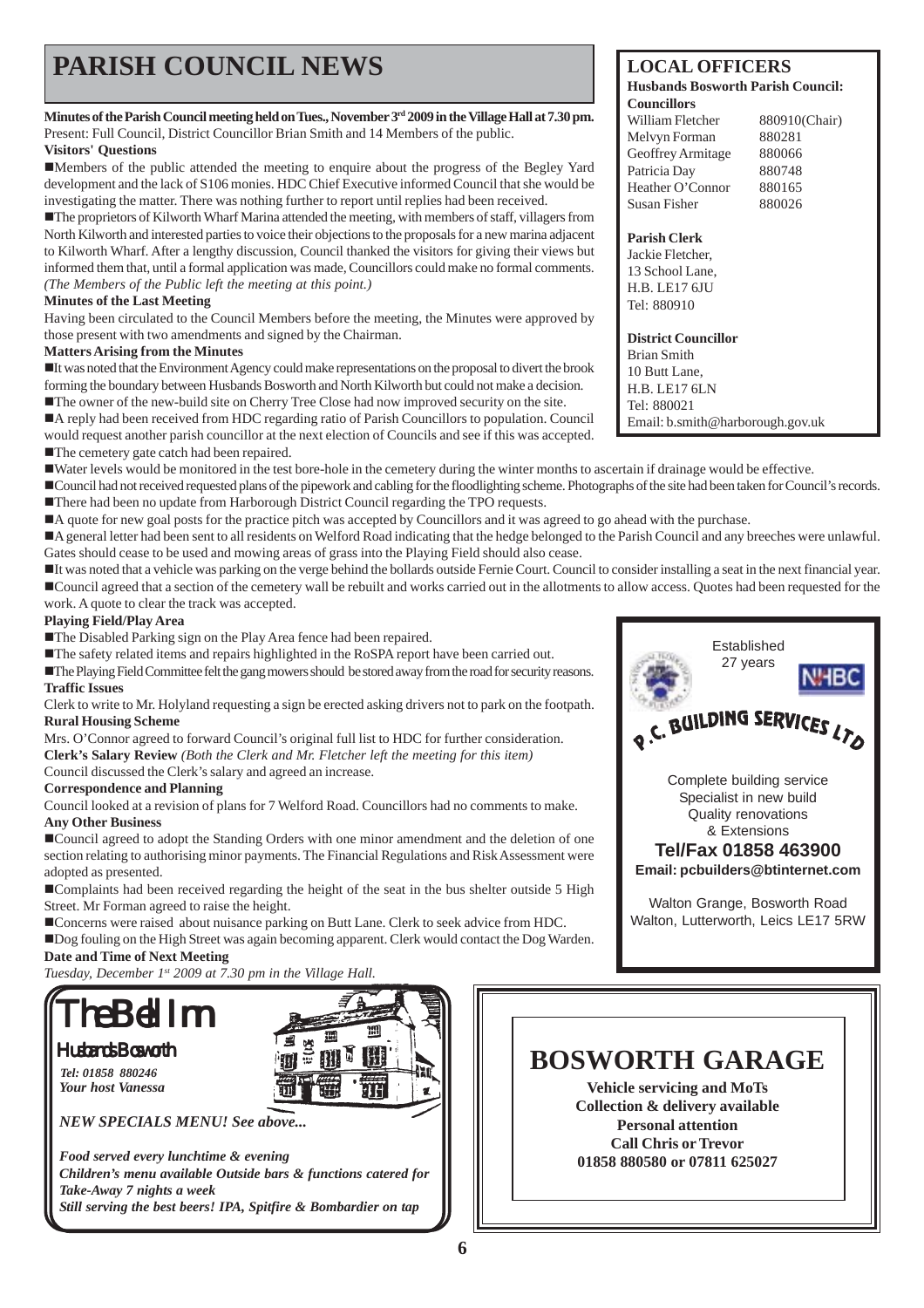# **CHURCH NEWS**

*All Saints Parish Church, Methodist Chapel & St. Mary's Roman Catholic Church*

### **COUNTRY FARE...**

Diana Jones has compiled a new book called *"Husbands Bosworth Country Tales and Recipes"* which will be launched at the Christmas Festival on Saturday, November  $28<sup>th</sup>$ . It is a collection of country tales by Melvyn Forman, country lore and recipes from the villagers of Husbands Bosworth. The cost is £6.50 and the money raised will go towards the upkeep of All Saints Church and the Community Hall.

If you would like to purchase a copy please contact Di Jones on 880741 or Lorrie Forman on 880281.



*Death* **Harry Edwin Sutton** November  $5<sup>th</sup> 2009$ Aged 84 years **Paul S. G. Armitage** November  $10<sup>th</sup> 2009$ Aged 29 years *R.I.P*

# **RAVEN FRAMING**

*Do you have a painting, certificate, drawing or similar that you would like mounting and framing? Choice of frame mouldings and mountboards available, or 'specials' can be ordered. Call Nick Raven on 880824 for a quote.*

#### **CHRISTMAS TRIP**

There are still a few places on the benefice trip to Church House and John Lewis's in Leicester on Tuesday December 1<sup>st</sup>. Please call Kath on 460150 or Rev. Alison 880351. The pick-up is at 9.45am at the old garage in Husbands Bosworth. Return from Leicester will be 4.30pm and the cost is £7.80.

#### **CHRISTIAN DISCOVERY GROUP Who is the Christ in Christmas?**

If you are interested in joining a discovery group that is starting in the New Year, please contact Reverend Alison 880351 or Reverend Andy 460150 for more information.

**BISHOP'S VISIT**

**ALL SAINTS FLOWER ROTA**

Stevens. and starts at 7.30pm.

There will be a Special Benefice Communion service at Arnesby on Wednesday, January  $6<sup>th</sup>$  to celebrate the start of Epiphany. The service will be led by Rev. Alison Hampton and the Bishop of Leicester, Rt. Rev. Tim

*Dec 6, 13 - Heather O'Connor*

*Dec 6, 13 - Volunteer needed! Dec 20, 27 - Praevo Shahor* Call Heather O'Connor on 880165 if you would like to join the Flower Rota

*Dec 20, 27 - Di Jones* **Children's Corner:**

**Altar:**

*7.00pm*



### #CHURCH SERVICES #

### **Methodist Church All Saints Parish Church St Mary's Roman Catholic Church Contacts: Rev. Brian Kennard 462889 Senior Church Steward: Mr. A Lloyd Jones 880343 DECEMBER 6 Join with All Saints 13 CAROL SERVICE Mrs J Moore 20 Join All Saints Carol Service 27 Rev. M Haighton (Communion) Services every Sunday 6.30pm. All Welcome 6 6.30pm Evening Praise 13 8.30am Holy Communion 20 6.30pm NINE LESSONS & CAROLS 24 CHRISTMAS EVE 5.00pm Crib Service 11.30pm Midnight Communion 25 CHRISTMAS DAY 10.30am Holy Communion at Bruntingthorpe 27 10.30am Benefice Service at Mowsley** *Short Communion every Wed. at 9.15am* **Churchwardens: Peter Jones 880741 Brian Smith 880021 Vicar: Rev. Alison Hampton 880351**

**Services every Sunday 8.30am. Contact: Robert Constable-Maxwell 880361 Father Owen O'Neil 462359**

# KILTECH DECORATORS Husbands Bosworth

Domestic & Commercial Decorators

### Tel: 07977 889156 01858 881001

Free Quotations Decorating since 1966



#### **7**

**METHODIST CHURCH Coffee Morning** Wednesday, December 16<sup>th</sup> 10.00am-12.00noon. at 12, Butt Lane. Visitors always welcome.

*Don't forget Mowsley Church Carol Service Thursday, December 17th at*